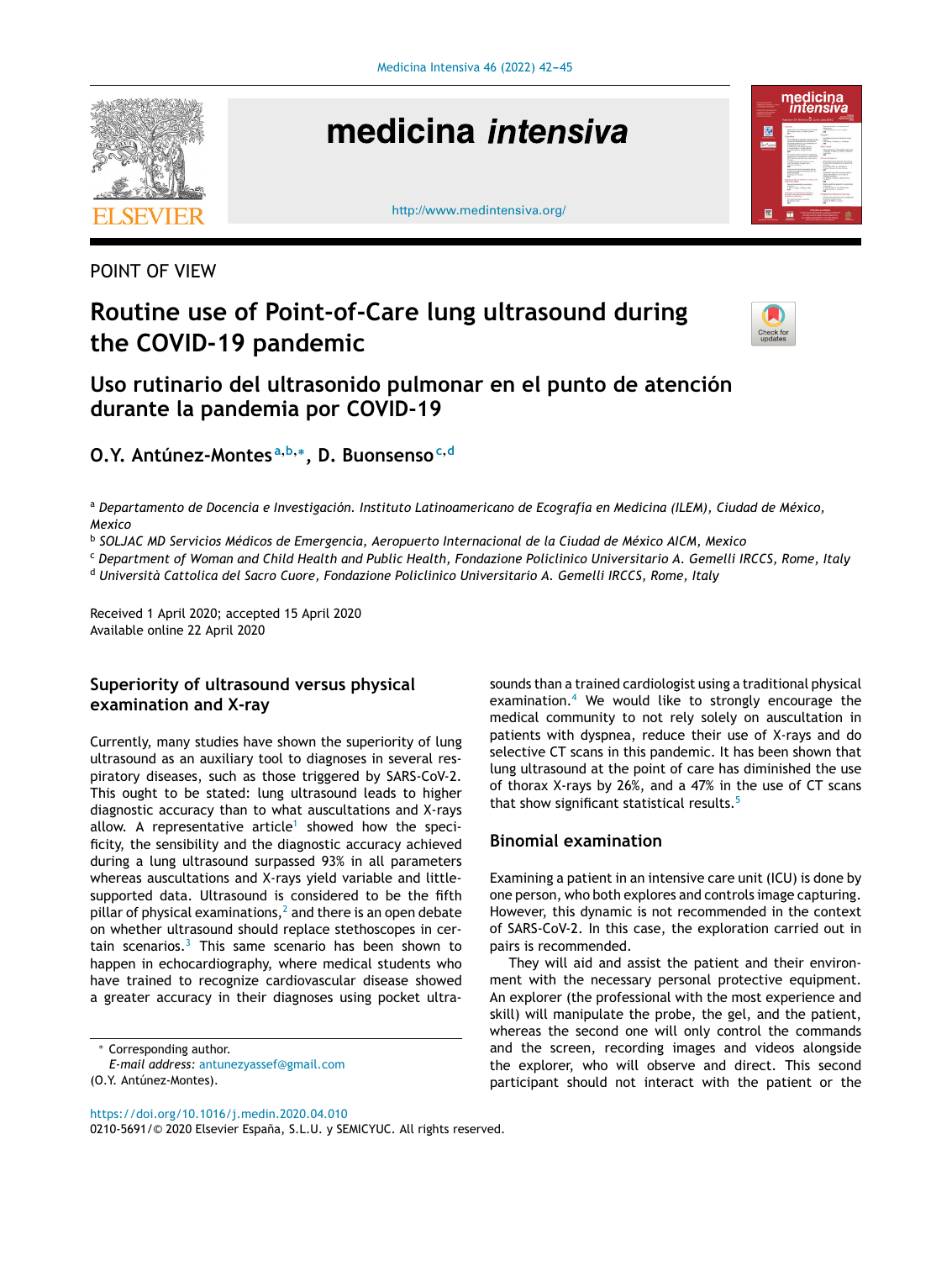objects around them, minimizing the chance for nosocomial and fomite transmission. The pocket equipment should be placed in protective covers (phones, tablets, probes). Cleaning should be done in proximal-to-distal sweeps without zigzagging. The same procedure should be performed after each new patient.<sup>6</sup> [G](#page-3-0)el must be used carefully in order to prevent its contamination and further dissemination of the virus. Allocating a specific amount of gel for each patient is also recommended, since it prevents the patient's skin, the bottle, and the probe from touching each other.

#### **Examination techniques**

#### **If the patient is sitting**

The thorax will be explored from three different angles by hemithorax (the anterior, lateral, and posterior faces) and in six different segments (Anterior: superior/inferior; Lateral: superior/inferior. Posterior: superior/middle/ inferior). These are fourteen segments in total. The sweep will be performed from median to lateral and downward, placing the probe both transversely and longitudinally, with one mark pointing to the head and in medial position. The findings should be registered according to the segment and the intercostal space in which they were found.

#### **If the patient is in supine or prone decubitus**

The thorax is limited to two faces depending on the patient's position (anterior/posterior) the lateral sides can be explored as well (superior and inferior).

#### **BLUE protocol**

The BLUE protocol<sup>[7](#page-3-0)</sup> is a standardized diagram for the rapid identification of the causes of dyspnea. It shows six persistent pathologies in around 97% (pulmonary edema, pneumonia, pulmonary embolism, COPD, asthma, pneumothorax) of the adult patients that are admitted into hospitals with dyspnea and then progressed into the ICU, the remaining 3% belongs to more rare diseases; the BLUE patterns related to COVID 19 are:

- Multiple, diffuse B-lines in the presence of lung sliding indicated pulmonary edema.
- Anterior alveolar consolidations, anterior diffuse B-lines with abolished lung sliding, anterior asymmetric interstitial patterns, posterior consolidations, or effusions in the absence of anterior diffuse B-lines indicated pneumonia.
- Diffuse, bilateral B-lines (at least in four points of the anterior chest wall) may indicate cardiogenic or noncardiogenic pulmonary edema. Performing echocardiography may be helpful in this case.
- Focal B-lines may indicate interstitial syndrome.

#### **POCUS findings in COVID-19**

The main ultrasound findings reported are summarized in (Table 1). Danilo Buonsenso reported $6$  an irregular

|  | Table 1 Main findings of lung ultrasound in COVID-19. |  |  |
|--|-------------------------------------------------------|--|--|
|--|-------------------------------------------------------|--|--|

Main findings on lung ultrasound related to SARS-CoV-2

- Subpleural consolidations of varied presentation (large, small) or multifocal.
- Bilateral alveolar-interstitial patterns.
- Irregularity or complete interruption of the pleural line.
- Focal, multifocal and confluent patterns of B lines (vertical artifacts), patchy areas of white lung.
- Decrease of lines B (vertical artifacts) and reappearance of lines A in the recovery phase.

Decreased or absent Doppler signal in Lung Consolidations (preliminary findings).

Pleural effusions are rare.

pleural line with small sub pleural consolidations both in the anterior and posterior thorax, a great presence of vertical artifacts, several areas of preserved tissue mixed with sick tissue, and some typical images of interstitial alveolar damage (the same present in some Chinese patients), $8$ who also reported to have diminished local blood flow, as observed by Doppler.<sup>[9](#page-3-0)</sup> Add a transverse probe rotation improves the visualization of consolidations increasing in the number of signs visualized (greater length of pleura visualized and constant). One limitation is the detection of deep lesions due to the blockage of the sonic transmission in an aerated lung, however, makes an excellent tool to observe sub pleural lesions, and vertical artifacts, since most reported cases show that the posterior-inferior fields of the lung are focal points for the disease. If the pneumonia extends beyond the pleural line and the ultrasound does not provide enough clarity in order to understand the clinical course of the disease, a thorax CT scan will be needed. The ultrasound patterns found in the course of COVID-19 were significantly different to those of other lesions reported in the literature.<sup>[10](#page-3-0)</sup>

## **POCUS triage for COVID-19**

This system will be useful in emerging economies or systems lacking resources, avoiding the saturation of medical services; it is based on an intuitive triage by virtue of the several ultrasound patterns related to COVID-19 [\(Fig.](#page-2-0) 1). POCUS triage can help professionals pick out low-risk (green) cases at first contact, which can lead to considering them ''negative by lung ultrasound'' get the test and the subject can be put in isolation; those ''suggestive or positive by lung ultrasound'' (yellow and red) with abnormal patterns ought to be early admitted into ER or ICU. This system allows professionals to determine the severity even at an out-ofhospital phase due to the acknowledgment of any suggestive imaging highly suspicious of severity. With portable or pocket devices at the patient's bedside the exploration allows re-asses in real time the condition of the critically ill in the ICU reducing time, money and the risk to a nosocomial exposure to the virus through the portable X-ray machines or in non-selective transport to CT scan room.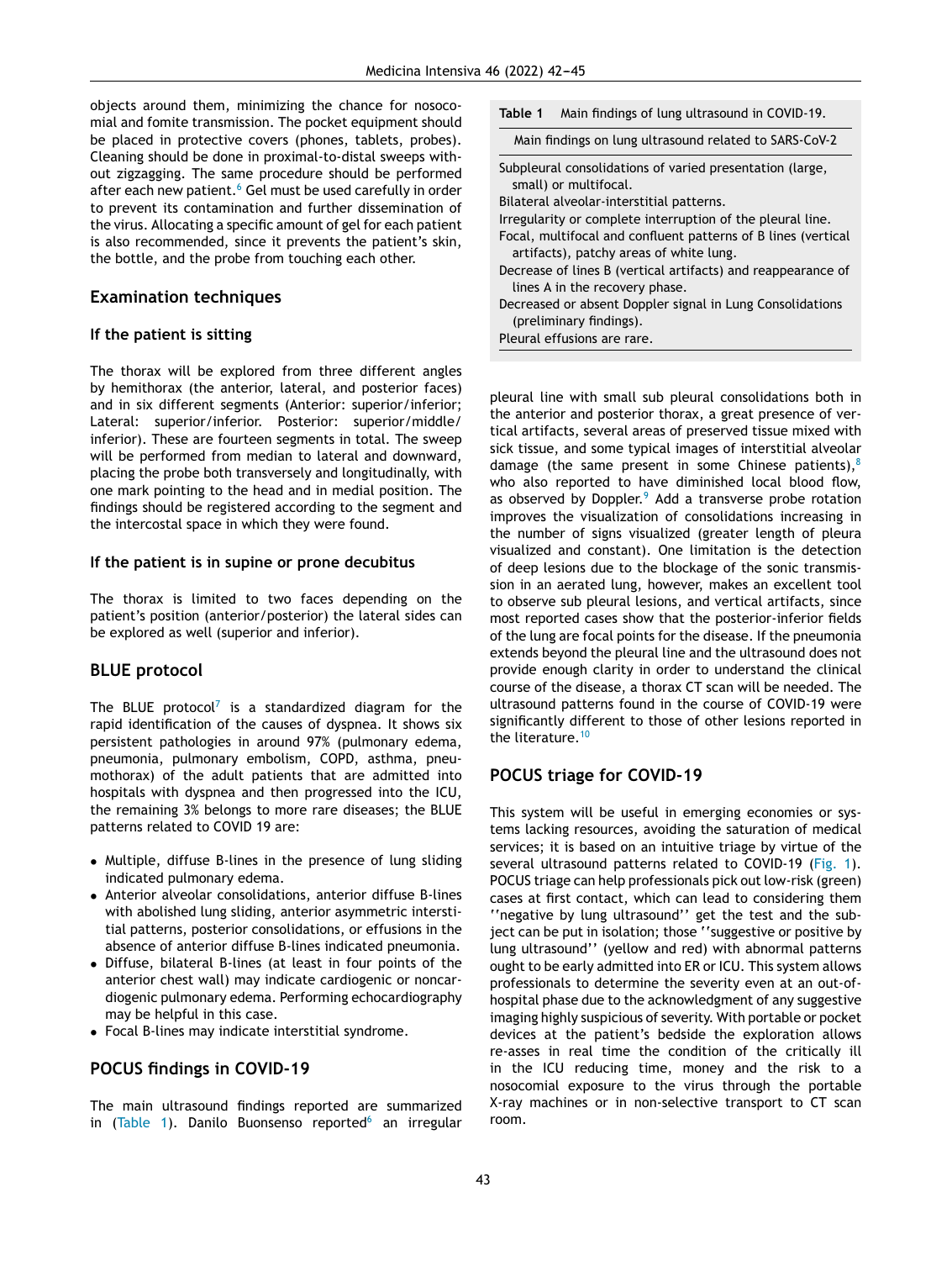<span id="page-2-0"></span>

**Figure 1** POCUS triage protocol for COVID-19.

#### **Funding**

The present manuscript received no funding.

#### **Conflict of interest**

The authors declare no conflict of interest.

#### **Acknowledgment**

Sergio Omar Paz Ortega, for the revision of the original manuscript from which this point of view derives.

#### **References**

- 1. [Lichtenstein](http://refhub.elsevier.com/S0210-5691(20)30117-0/sbref0055) [D,](http://refhub.elsevier.com/S0210-5691(20)30117-0/sbref0055) [Goldstein](http://refhub.elsevier.com/S0210-5691(20)30117-0/sbref0055) [I,](http://refhub.elsevier.com/S0210-5691(20)30117-0/sbref0055) [Mourgeon](http://refhub.elsevier.com/S0210-5691(20)30117-0/sbref0055) [E,](http://refhub.elsevier.com/S0210-5691(20)30117-0/sbref0055) [Cluzel](http://refhub.elsevier.com/S0210-5691(20)30117-0/sbref0055) [P,](http://refhub.elsevier.com/S0210-5691(20)30117-0/sbref0055) [Grenier](http://refhub.elsevier.com/S0210-5691(20)30117-0/sbref0055) [P,](http://refhub.elsevier.com/S0210-5691(20)30117-0/sbref0055) [Rouby](http://refhub.elsevier.com/S0210-5691(20)30117-0/sbref0055) [JJ.](http://refhub.elsevier.com/S0210-5691(20)30117-0/sbref0055) [Comparative](http://refhub.elsevier.com/S0210-5691(20)30117-0/sbref0055) [diagnostic](http://refhub.elsevier.com/S0210-5691(20)30117-0/sbref0055) [performances](http://refhub.elsevier.com/S0210-5691(20)30117-0/sbref0055) [of](http://refhub.elsevier.com/S0210-5691(20)30117-0/sbref0055) [ausculta](http://refhub.elsevier.com/S0210-5691(20)30117-0/sbref0055)[tion,](http://refhub.elsevier.com/S0210-5691(20)30117-0/sbref0055) [chest](http://refhub.elsevier.com/S0210-5691(20)30117-0/sbref0055) [radiography,](http://refhub.elsevier.com/S0210-5691(20)30117-0/sbref0055) [and](http://refhub.elsevier.com/S0210-5691(20)30117-0/sbref0055) [lung](http://refhub.elsevier.com/S0210-5691(20)30117-0/sbref0055) [ultrasonography](http://refhub.elsevier.com/S0210-5691(20)30117-0/sbref0055) [in](http://refhub.elsevier.com/S0210-5691(20)30117-0/sbref0055) [acute](http://refhub.elsevier.com/S0210-5691(20)30117-0/sbref0055) [respiratory](http://refhub.elsevier.com/S0210-5691(20)30117-0/sbref0055) [distress](http://refhub.elsevier.com/S0210-5691(20)30117-0/sbref0055) [syndrome.](http://refhub.elsevier.com/S0210-5691(20)30117-0/sbref0055) [Anesthesiology.](http://refhub.elsevier.com/S0210-5691(20)30117-0/sbref0055) 2004;1:9-15.
- 2. [Narula](http://refhub.elsevier.com/S0210-5691(20)30117-0/sbref0060) [J,](http://refhub.elsevier.com/S0210-5691(20)30117-0/sbref0060) [Chandrashekhar](http://refhub.elsevier.com/S0210-5691(20)30117-0/sbref0060) [Y,](http://refhub.elsevier.com/S0210-5691(20)30117-0/sbref0060) [Braunwald](http://refhub.elsevier.com/S0210-5691(20)30117-0/sbref0060) [E.](http://refhub.elsevier.com/S0210-5691(20)30117-0/sbref0060) [Time](http://refhub.elsevier.com/S0210-5691(20)30117-0/sbref0060) [to](http://refhub.elsevier.com/S0210-5691(20)30117-0/sbref0060) [add](http://refhub.elsevier.com/S0210-5691(20)30117-0/sbref0060) [a](http://refhub.elsevier.com/S0210-5691(20)30117-0/sbref0060) [fifth](http://refhub.elsevier.com/S0210-5691(20)30117-0/sbref0060) [pillar](http://refhub.elsevier.com/S0210-5691(20)30117-0/sbref0060) [to](http://refhub.elsevier.com/S0210-5691(20)30117-0/sbref0060) [bedside](http://refhub.elsevier.com/S0210-5691(20)30117-0/sbref0060) [physical](http://refhub.elsevier.com/S0210-5691(20)30117-0/sbref0060) [examination:](http://refhub.elsevier.com/S0210-5691(20)30117-0/sbref0060) [inspection,](http://refhub.elsevier.com/S0210-5691(20)30117-0/sbref0060) [pal](http://refhub.elsevier.com/S0210-5691(20)30117-0/sbref0060)[pation,](http://refhub.elsevier.com/S0210-5691(20)30117-0/sbref0060) [percussion](http://refhub.elsevier.com/S0210-5691(20)30117-0/sbref0060) [auscultation,](http://refhub.elsevier.com/S0210-5691(20)30117-0/sbref0060) [and](http://refhub.elsevier.com/S0210-5691(20)30117-0/sbref0060) [insonation.](http://refhub.elsevier.com/S0210-5691(20)30117-0/sbref0060) [JAMA](http://refhub.elsevier.com/S0210-5691(20)30117-0/sbref0060) [Cardiol.](http://refhub.elsevier.com/S0210-5691(20)30117-0/sbref0060) 2018;3:346-435.
- 3. Cox EGM, Koster G, Baron A, et al. Should the ultrasound probe replace your stethoscope? A SICS-I sub-study comparing lung ultrasound and pulmonary auscultation in the critically ill. Crit Care. 2020;24:14, [http://dx.doi.org/10.1186/](dx.doi.org/10.1186/s13054-019-2719-8) [s13054-019-2719-8](dx.doi.org/10.1186/s13054-019-2719-8)